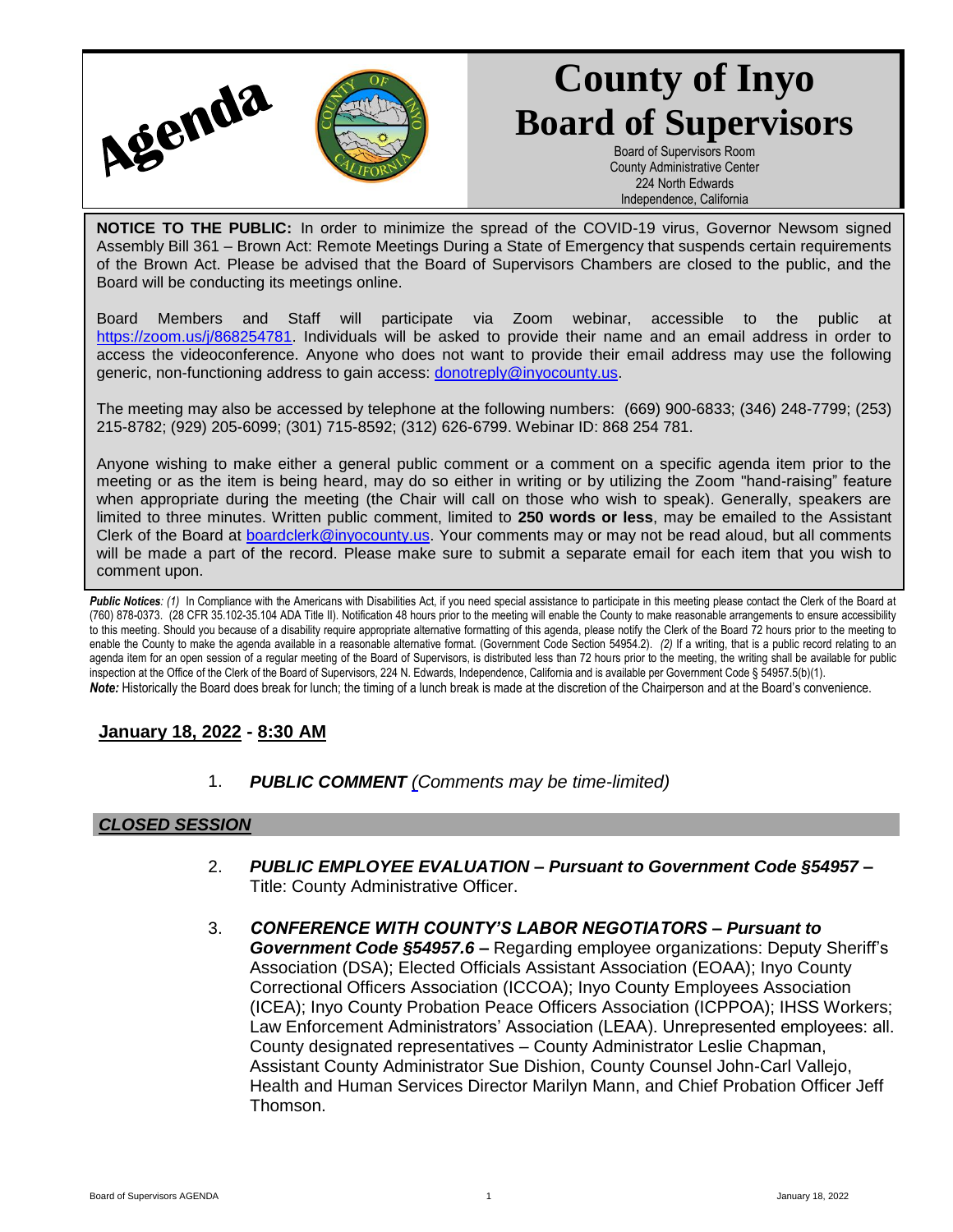#### **10 A.M.** 4. *PLEDGE OF ALLEGIANCE*

#### 5. *REPORT ON CLOSED SESSION AS REQUIRED BY LAW*

- 6. *INTRODUCTIONS -* The following new employees will be introduced to the Board: Amanda Wagner, Deputy Probation Officer, Probation; and Lucina V. Mesquetez, Office Technician, Treasurer-Tax Collector.
- 7. *PUBLIC COMMENT (Comments may be time-limited)*

#### 8. *COUNTY DEPARTMENT REPORTS*

*CONSENT AGENDA* (Items that are considered routine and are approved in a single motion; approval recommended by the County Administrator)

- 9. **Coroner -** Request Board approve Amendment No. 2 to the contract between the County of Inyo and Central Valley Toxicology, Inc. of Clovis, CA, increasing the contract to an amount not to exceed \$43,000, and authorize the Chairperson to sign.
- 10. **County Administrator - Motor Pool -** Request Board authorize the issuance of a purchase order payable in an amount of \$83,489.17 to West Coast Lights and Sirens of Riverside, CA for three (3) Explorer Interceptors, one (1) 2021 Explorer Interceptor K-9 Unit, and one (1) Expedition patrol unit.
- 11. **Health & Human Services - Behavioral Health -** Request Board appoint Michelle Saenz and Jason Forehand each to fill unexpired three-year terms on the Behavioral Health Advisory Board ending June 30, 2024.
- 12. **Health & Human Services - Behavioral Health -** Request Board approve agreement with the California Mental Health Services Authority for Peer Specialist Certification and authorize the Chairperson and the HHS Director to sign.
- 13. **Health & Human Services - ESAAA -** Request Board reappoint Joann Poncho, Kelli Davis, and Patti Hamic-Christensen each to unexpired two-year terms on the Eastern Sierra Area Agency on Aging Advisory Council, ending December 11, 2023. *(Notice of Vacancy resulted in requests for appointment from Ms. Poncho, Ms. Davis, and Ms. Hamic-Christensen.)*
- 13A. **Public Works -** Request Board: A) declare Granite Construction Company of Bakersfield, CA the successful bidder for 2700 Tons of Plant Mixed Asphalt per Bid No. RD21-08; and B) authorize the purchase of the base bid along with the additional additives 1 & 2 for 750 Tons of Plant Mixed Asphalt from Granite Construction Company of Bakersfield, CA in the total amount not to exceed \$425,914.20.
- 14. **Public Works - Parks & Recreation -** Request Board approve request from Mr. Allan Johnson to reserve all campsites at Portuguese Joe Campground, October 6 through October 9, 2022.